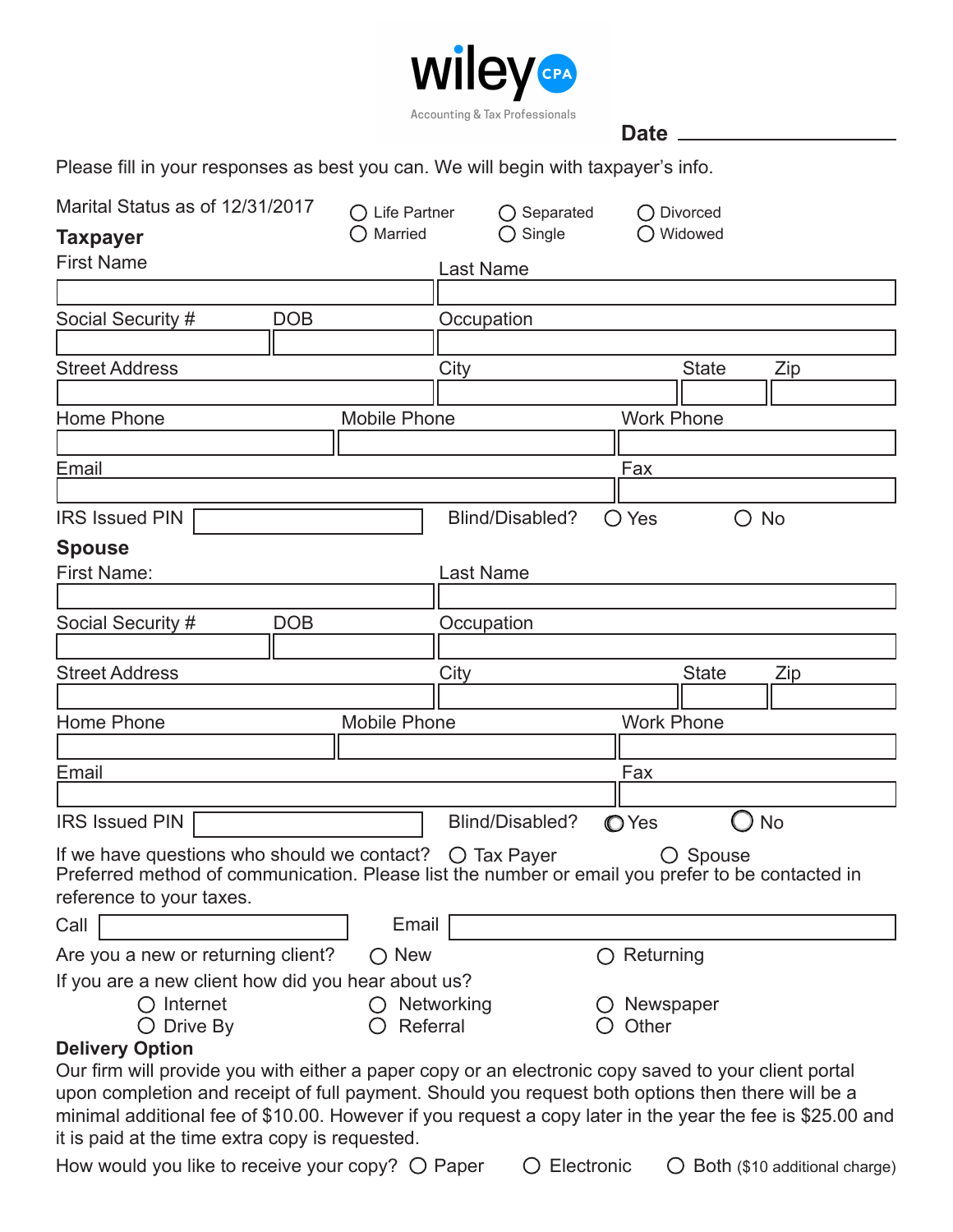# **Dependents**

Please list all dependents you plan to claim for 2017. If we have dependents on-file from the previous year that you are not taking this year, please let us know to remove them.

| them.<br><b>Name</b>                                 |                                                   | Birthdate / Age Social Security #                                               | Relationship        | No. of months lived Add or<br>in your home in 2017 remove                                                              |                              |
|------------------------------------------------------|---------------------------------------------------|---------------------------------------------------------------------------------|---------------------|------------------------------------------------------------------------------------------------------------------------|------------------------------|
|                                                      |                                                   |                                                                                 |                     |                                                                                                                        |                              |
|                                                      |                                                   |                                                                                 |                     |                                                                                                                        |                              |
|                                                      |                                                   |                                                                                 |                     |                                                                                                                        |                              |
|                                                      |                                                   |                                                                                 |                     |                                                                                                                        |                              |
|                                                      |                                                   |                                                                                 |                     |                                                                                                                        |                              |
| <b>Child Care Deductions</b>                         |                                                   | Do you have child care expenses to report? (If yes, provide statement)          |                     | $\bigcirc$ Yes                                                                                                         | $\bigcirc$ No                |
|                                                      |                                                   | Did you receive employer provided dependent care assistance benefits?           |                     | $\bigcirc$ Yes                                                                                                         | No<br>$\left( \quad \right)$ |
| How much?                                            |                                                   |                                                                                 |                     |                                                                                                                        |                              |
| <b>Direct Deposit</b>                                | ○ Mail Check                                      | If you are owed a REFUND, how would you like to receive it?<br>◯ Direct Deposit |                     | O Apply To Next Year                                                                                                   |                              |
|                                                      | What type of bank account?                        | $\bigcirc$ Checking                                                             |                     | $\bigcirc$ Savings                                                                                                     |                              |
|                                                      | 9 digit Bank Routing Number                       |                                                                                 |                     |                                                                                                                        |                              |
| <b>Account Number</b>                                |                                                   |                                                                                 |                     |                                                                                                                        |                              |
| <b>Direct Debit</b><br>incur penalties and interest. |                                                   |                                                                                 |                     | Payment is due by April 15th, even if you file an extension. Payments made after the 15th are considered late and will |                              |
|                                                      | If you owe taxes, how would you like to pay them? |                                                                                 | <b>Direct Debit</b> | <b>Mail Check</b>                                                                                                      |                              |
|                                                      | 9 Digit Bank Routing Number                       |                                                                                 |                     |                                                                                                                        |                              |
| <b>Account Number</b>                                |                                                   |                                                                                 |                     |                                                                                                                        |                              |
|                                                      | When would you like your direct DEBIT to occur?   |                                                                                 | $\bigcirc$ April 15 | The day after I sign my<br>e-file authorization form                                                                   |                              |
|                                                      | <b>Estimated Tax Payments</b>                     |                                                                                 |                     |                                                                                                                        |                              |
|                                                      | <b>Federal</b>                                    | <b>State</b>                                                                    | <b>City</b>         | <b>Date</b>                                                                                                            |                              |
| 1st Quarter                                          |                                                   |                                                                                 |                     |                                                                                                                        |                              |
| 2nd Quarter                                          |                                                   |                                                                                 |                     |                                                                                                                        |                              |
| 3rd Quarter                                          |                                                   |                                                                                 |                     |                                                                                                                        |                              |

4th Quarter Total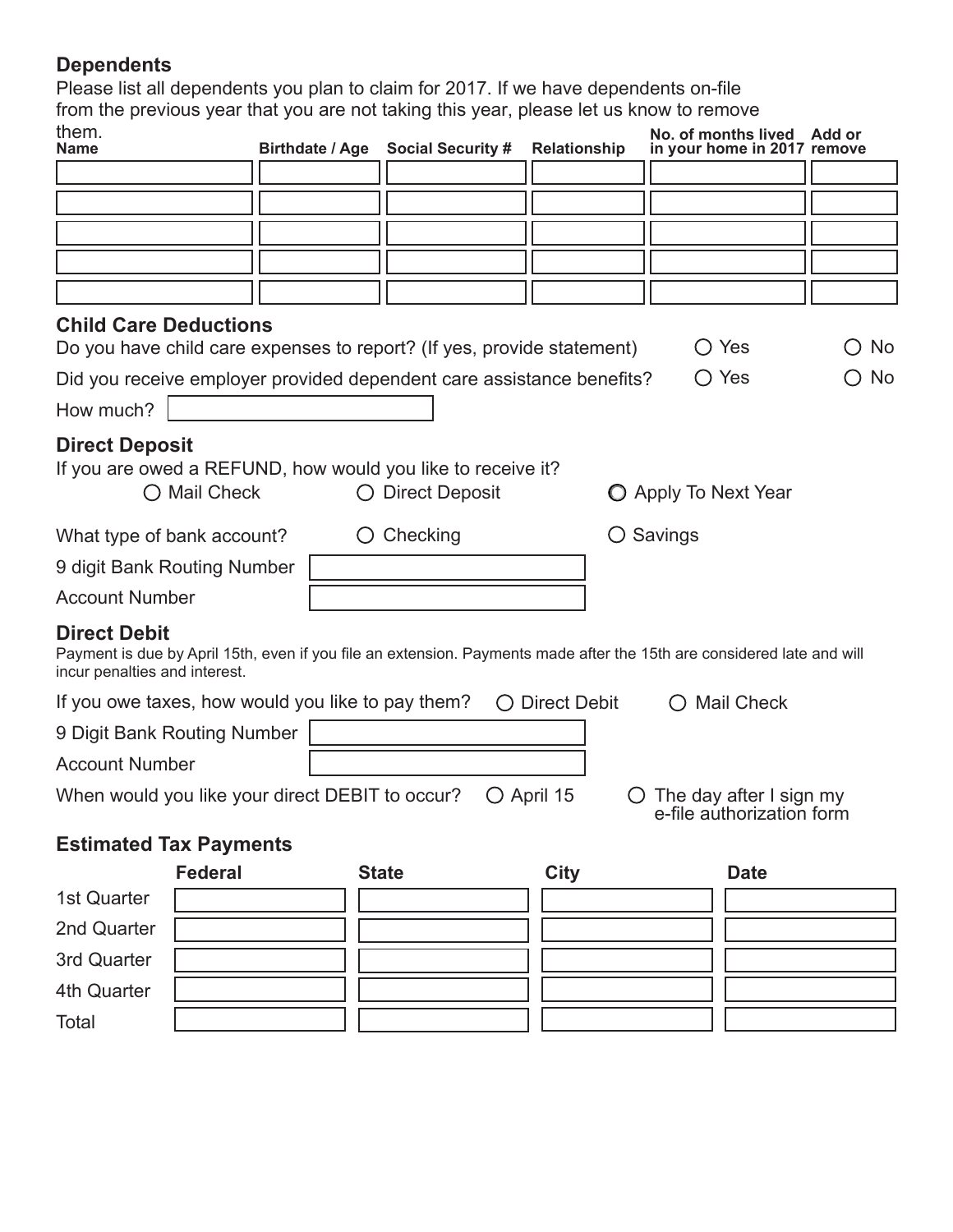## **PAYMENT POLICY**

Please read each statement below in its entirety and initial that you are in agreement and will abide by the policy.



Payment in full expected at the time the services are rendered. SmartPlan will not release or file any return until full payment is made.



Any work submitted to our office April 1st or later or with a history of delinquency will be required to pay a retainer to get started; however, full payment is due before we can file anything. If payment is not made the taxpayer is responsible for any penalties and interest assessed by the IRS for late filing.



A \$10.00 late fee will be assessed for each month the return goes unpaid. Initialing states that you understand and will abide by our payment policy.

initial



Our invoicing is done once the return or project is completed. Our fees are based on a wide variety of methods which are listed on our website for your review. We DO NOT give out quotes as we can not tell how much time will be required to accurately complete your return. However, our fees are inline with national averages, and we find our fees are very fair in comparison to our competitors. Initial that you understand and agree to our billing and payment policy.

# **Signature**

While SmartPlan does our best to ask all necessary questions to file an accurate return for you, it is the responsibility of the taxpayer to make us aware of any situations they think may effect their return.

To the best of my knowledge the responses I have provided are correct and include all income deductions and other information necessary for the preparation of this year's income tax returns for which I have adequate contemporaneous records.

Please sign that you are in agreement.

Today's Date

#### **Privacy Notice**

As tax preparers, we have always protected your right to privacy. Like all providers of personal financial services, we are now required by law to inform our clients of our policies regarding privacy of client information.

## **Types of Nonpublic Personal Information I Collect**

We collect nonpublic personal information about you that is provided to us by you or obtained by us with your authorization.

#### **Parties to Whom I Disclose Information**

For current and former clients, we do not disclose any nonpublic personal information obtained in the course of our practice except as required or permitted by law. Permitted disclosures include, for instance, providing information to our employees, and in limited situations, to unrelated third parties who need to know that information to assist us in providing services to you. In all such situations, we stress the confidential nature of information being shared.

#### **Protecting the Confidentiality and Security of Current and Former Clients' Information**

We retain records relating to professional services that we provide so that we are better able to assist you with your professional needs and, in some cases, to comply with professional guidelines. In order to guard your nonpublic personal information, we maintain physical, electronic, and procedural safeguards that comply with our professional standards. Please call if you have any questions, because your privacy, our professional ethics, and the ability to provide you with quality financial services are very important to us.